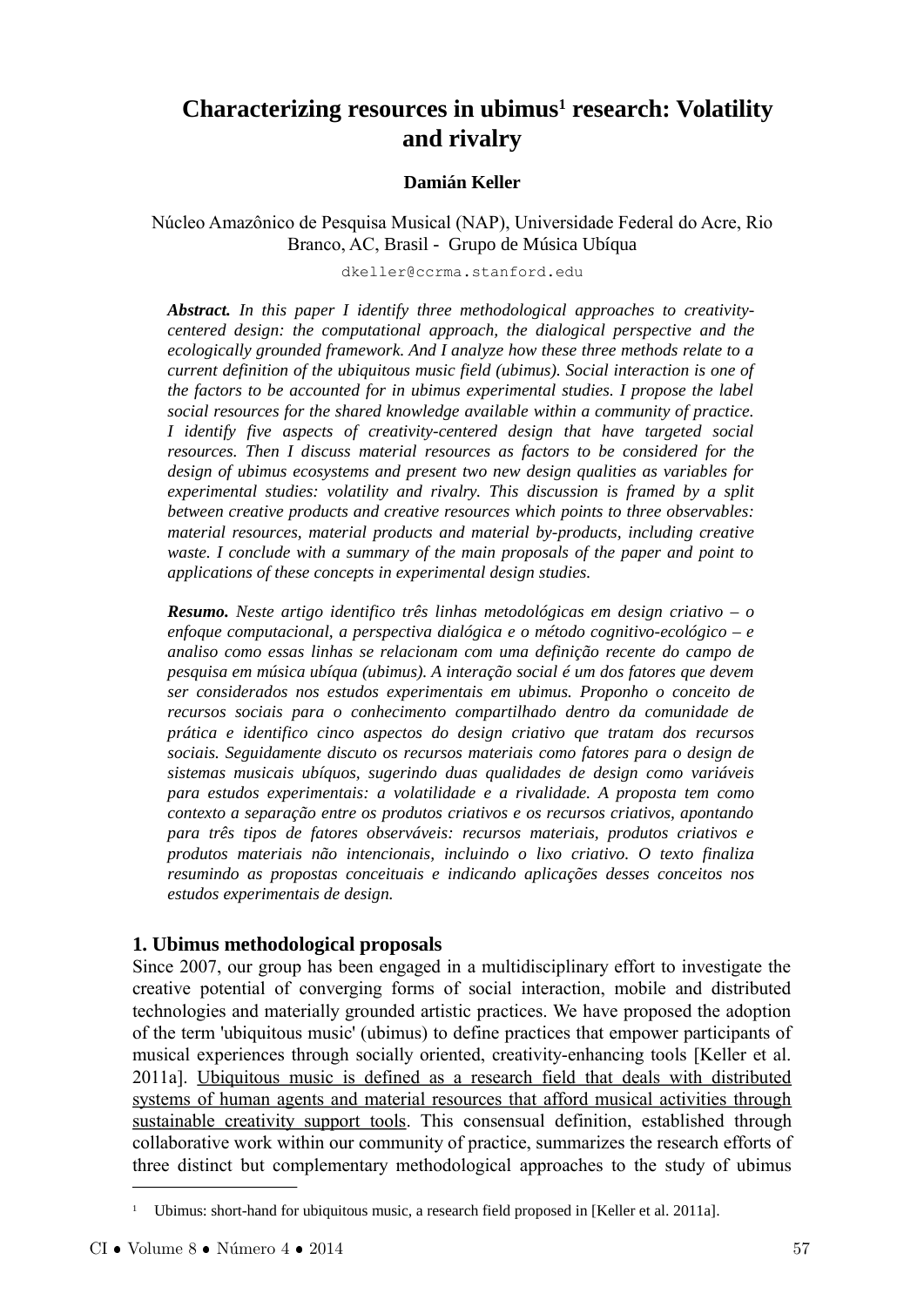phenomena: (1) the computational perspective, (2) the dialogical view, and (3) the ecologically grounded framework.

#### **1.1. Information technology creative practices: proposals for ubimus insfrastructure**

The computationally oriented perspective on ubimus research has contributed to the *material resources* and the *creativity support* components of the above definition [Pimenta et al. 2012]. This line of investigation attempts to expand what is currently known about musical interaction, focusing on human aspects of Information Technology Creative Practices [Mitchell et al. 2003]. Whether involving computing devices or not, musical interaction is defined as interaction that produces creative sonic products through a variety of musical activities. Seen from this light, ubiquitous music comprises sound oriented activities supported by ubiquitous computing (or ubicomp) concepts and technology [Weiser 1991]. *Material resources* and *tools* are the various kinds of stationary and portable computing devices integrated into ubimus ecosystems [Flores et al. 2010; Lazzarini et al. 2012]. *Distributed systems of human agents and material resources* generally involve interactive computing processes and synchronous or asynchronous exchanges of data. Complementarily, musical interfaces comprise the material and the virtual resources that support musical experiences in real-world contexts. Therefore, experimental work from the computationally oriented perspective strives to capture human-computer interactions that occur during actual music making, independently of the type of interfaces employed, the locations of the participants and the temporal distribution of the interactions.

Given the multiplicity of factors involved in music making, it comes as no surprise that ubiquitous music systems place high demands on the design of the support infrastructure. These requirements are hard to satisfy if the relationships among the components of the systems are not taken into account. Depending on the context, devices may provide sensor or actuator capabilities encompassing both stationary and mobile components. Synchronous activities place high pressure on the computational resources, especially when synchronous rendering of audio is involved [Lazzarini et al. 2012]. In the context of mobile, external group activities, both reliable connectivity and the ability to handle fairly large amounts of data may be necessary. When engaged in musical activities with portable devices, participants may need access to the state of the system regardless of the location where the action takes place [Pinheiro da Silva et al. 2013b; Keller et al. 2013]. Distributed asynchronous activities require consistent data representations for simultaneous or intermittent access by multiple users [Miletto et al. 2011; Scheeren et al. 2013; Testa et al. 2013]. While in this scenario time synchronization support may be forfeited, ensuring persistent data mechanisms across all the network components is a minimal requirement. The multiplicity of use scenarios and contexts proposed for ubimus activities [Miletto et al. 2011; Keller et al. 2011a; Pimenta et al. 2012] relegates the case of the collocated, synchronous performance of digital musical instruments to the exception rather than the ideal model on which to base all design decisions. The results of seven years of ubimus research indicate that a ubiquitous music ecosystem can hardly be considered a musical instrument or a passive object to be played by a musician. A more appropriate metaphor encompasses agents in a dynamical system adapting to the local environment and to remotely accessible resources while carrying out musical activities [Keller et al. 2011a; Lazzarini et al. 2012].

#### **1.2. The dialogical approach to ubiquitous musical phenomena: the local context**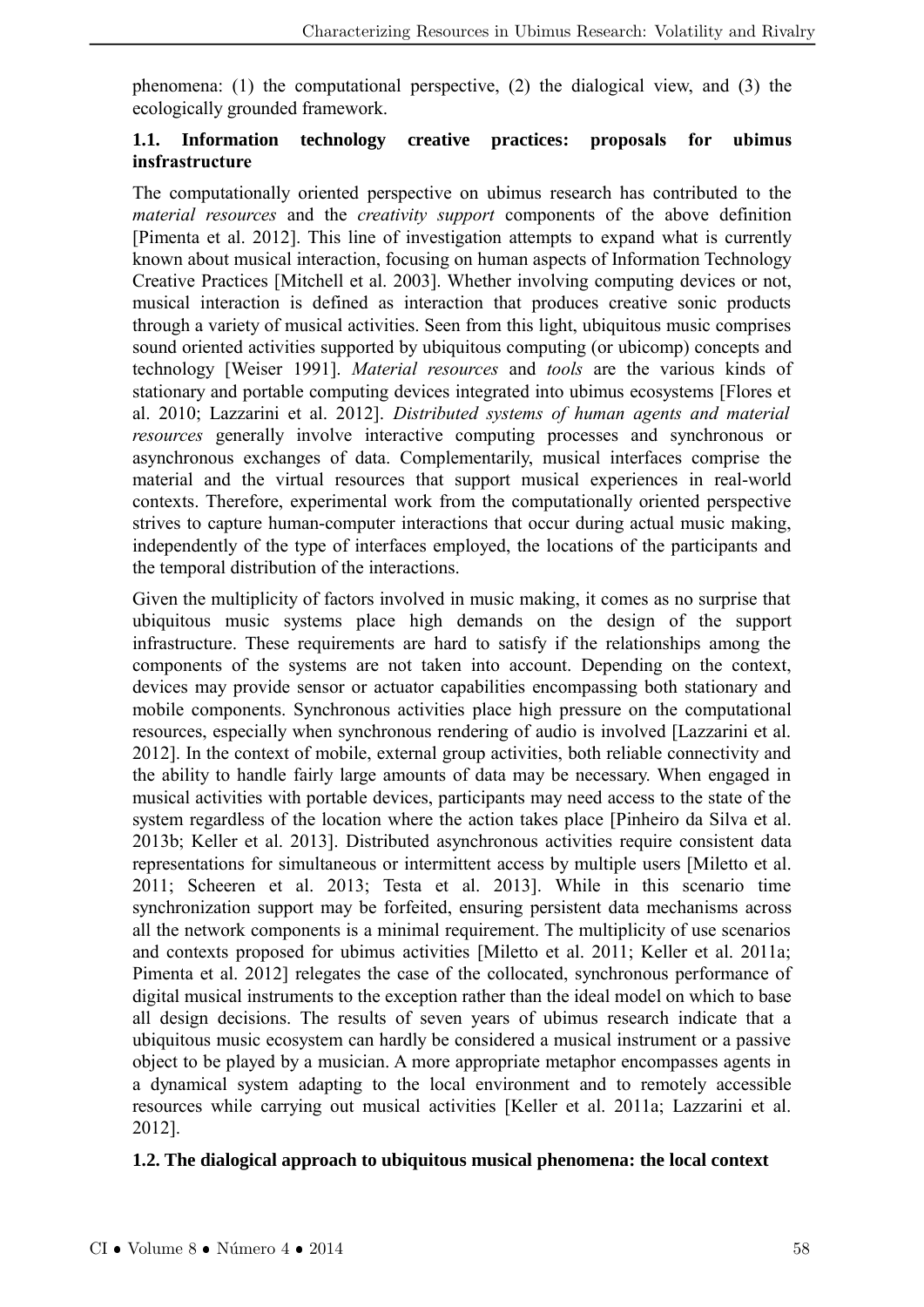The focus on human agents and the centrality of sustainability issues suggested by the proposed definition of ubiquitous music research are grounded on two current approaches to educational practices: the dialogical perspective pioneered by Paulo Freire (1999) and the free circulation of know-how and material resources proposed by the open educational resources initiative [Lima et al. 2012, 2014]. This research agenda is based on a participatory, community-based, subject-centered view of education [Lima and Beyer 2010], targeting both formal and informal educational settings.

Paulo Freire's (1999) educational philosophy pushes the teacher's role beyond a mere conduit for technical-theoretical information and encourages active protagonism by the stakeholders of educational activities. Freire's dialogical conception sharply contrasts with views that see creativity as a purely mental, individual process. Through hands-on activity and social interaction among peers, students are stimulated to evaluate their work. Given the relevance of the local referents, participants are encouraged to reflect about their own processes and products during musical activities. While keeping tabs on the local reality, they develop a critical view on their products and creative processes. Through iterative cycles of exchanges, dialogical methods foster individual and collective reflections.

Converging trends in creative practice research, educational research and music education point to the local context as a key factor in shaping creativity in educational settings [Burnard 2007; Keller 2000; Loi and Dillon 2006; Keller et al. 2010]. Loi and Dillon (2006) propose that adaptive educational environments can be designed as creative spaces that foster interaction through situational and social dynamics. Technology becomes a key resource in this type of educational environments. Burnard (2007) applies this framework within the music domain by placing creativity and technology as the two central forces enabling innovative educational practices. She cites the use of online and collaborative technology as enablers for creativity in educational settings, proposing practice, participation and collaborative networking as objectives of music education research.

These situated, socially informed approaches stand in stark contrast to the standard educational views on musical creativity. While standard models were concerned with activities that (in theory) could be carried out without the need for social interaction or place-specific experience, such as 'problem-solving' and 'thinking' [Webster 2003], situated approaches bring socially acquired musical experience to the forefront of the research agenda. Thus, they highlight two aspects that need to be considered in creativity-centered design: the place factor and the mutual processes of adaptation that emerge through social interactions. Both aspects can be handled by methods proposed in the context of ecologically grounded creative practices.

### **1.3. Ecologically grounded creative practices**

Western art practices have usually focused on what to do with musical materials, rather than what to do to empower people as creative musicians. Arguably, music creation can only be carried out by well-prepared, creative individuals who are versed in the secrets of Euterpe [Euterpe – Εὺτέρπη – 'well delighting' from Indo-European 'ei', 'to go' and 'terp-', 'to satisfy oneself']. Special stress has been placed on the concept of the individual activity done for self-fulfilling purposes. The view on musical creativity as an individual activity has also been adopted by technologically based musical practice. As a result, the constraints formerly imposed by acoustic instrumental writing – such as working indoors – and the exclusion of the audience as active participant in the creative process were inherited by mainstream computer music practices (see Wishart 2009 for an example of this perspective). Sonic art remains an activity carried out in the isolation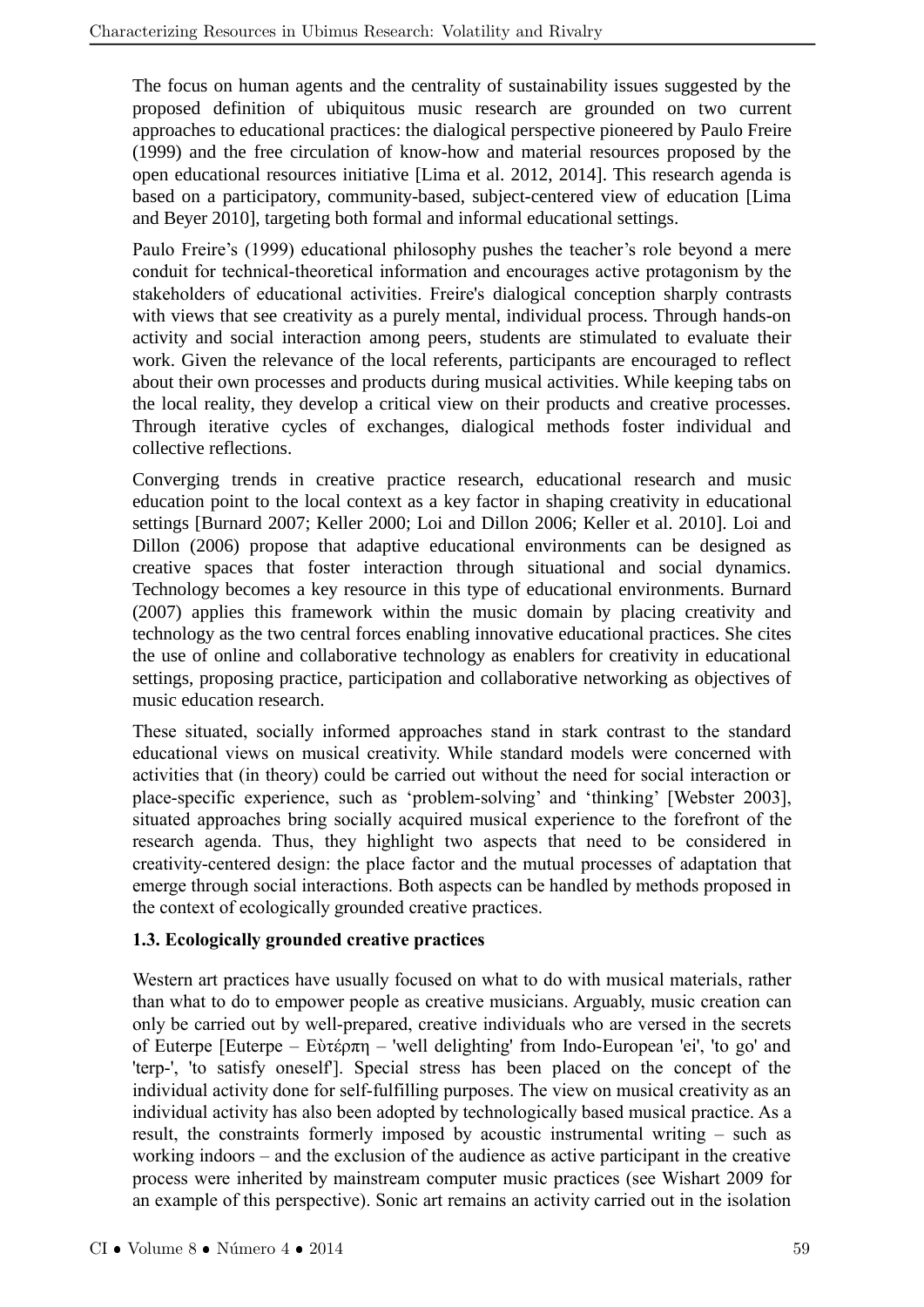of the studio. This gap between the organizational systems applied on the musical material and the context where the material resources are gathered enforces creative techniques based on the objectification of sound. The studio as a compositional environment follows the model of the physics or the biology lab. Sounds are isolated and dissected according to well-established protocols, giving the composer total control over his creative product. The studio-centered working methods enforce the idea that the creative process consists of abstract relationships among sound objects masterfully executed by a well-trained musician.

In the late 1990s, the application of embedded-embodied theories on cognition [Gibson 1979] laid out a path to an alternative view of musical creativity. Windsor (1995) and Keller (1999a; 2000) provided the initial coverage of the embedded-embodied approach to music making and music perception literature. Through an acute and highly critical essay, Windsor (1995) brought several ecological concepts into the realm of musical analysis. His proposal – although tuned to the demands of studio-centered electroacoustic practice – highlighted the close affinity between sonic art practices and ecologically oriented theoretical efforts. He attempted to establish a bridge between the concept of affordance and the triadic representational model proposed by Peirce (1991), arguing for a sign-oriented reinterpretation of affordances. Working independently from a complementary perspective, Keller and Truax (1998) proposed a Gibsonean approach to music making. Ecologically grounded synthesis techniques were presented as a proof of concept of the applicability of the embedded-embodied view on cognition within the context of creative music making. Two ecologically grounded works featured examples of natural synthetic textures and everyday sonic events: *"... soretes de punta."* (Keller 1998; see [Basanta 2010] for a thorough analysis of this piece) and *touch'n'go* [Keller 2000].

After Windsor's and Keller's initial proposals, several artists embraced embeddedembodied cognition as a conceptual and methodological basis for their creative practice. Matthew Burtner (2005; 2011) realized a number of compositional experiences involving field recordings and interactive techniques. As a reference to early perceptual research [Vanderveer 1979], he labelled his work 'ecoacoustics.' Agostino Di Scipio (2002) expanded the palette of synthesis techniques by applying iterated functions to produce natural textures. His compositional work *Audible Ecosystemics* [Di Scipio 2008] featured the use of space as a key parameter for real-time creative practices. Natasha Barrett (2000) and Tim Opie proposed techniques for gathering acoustic field data produced by animals and physical agents [Opie and Brown 2006]. Barrett's compositional work included the use and implementation of spatialization techniques based on ambisonics. Davis (2008) and Basanta (2010) adopted ecologically oriented approaches to increase the participatory appeal of their sonic installations. And Nance (2007) and Lockhart introduced ecologically grounded practices into the realm of instrumental composition [Lockhart and Keller 2006].

A common denominator of ecologically grounded creative practices is the close integration of sound processes shaped after natural phenomena with perceptual and /or social factors wrought by everyday experience. The ecocompositional paradigm that has emerged from the multiple creative projects realized since 1997 encompasses two strategies: (1) the construction of a theoretical framework for creative practices supported by embedded-embodied cognitive mechanisms [Keller 2000; Keller and Capasso 2006; Keller 2012]; and (2) the concurrent development of design techniques coherent with this theoretical scaffolding, featuring participation and emergence as the two central creative driving forces [Keller et al. 2011a]. Soundscape composition brought real-world context into the musical work. Ecocomposition sought to place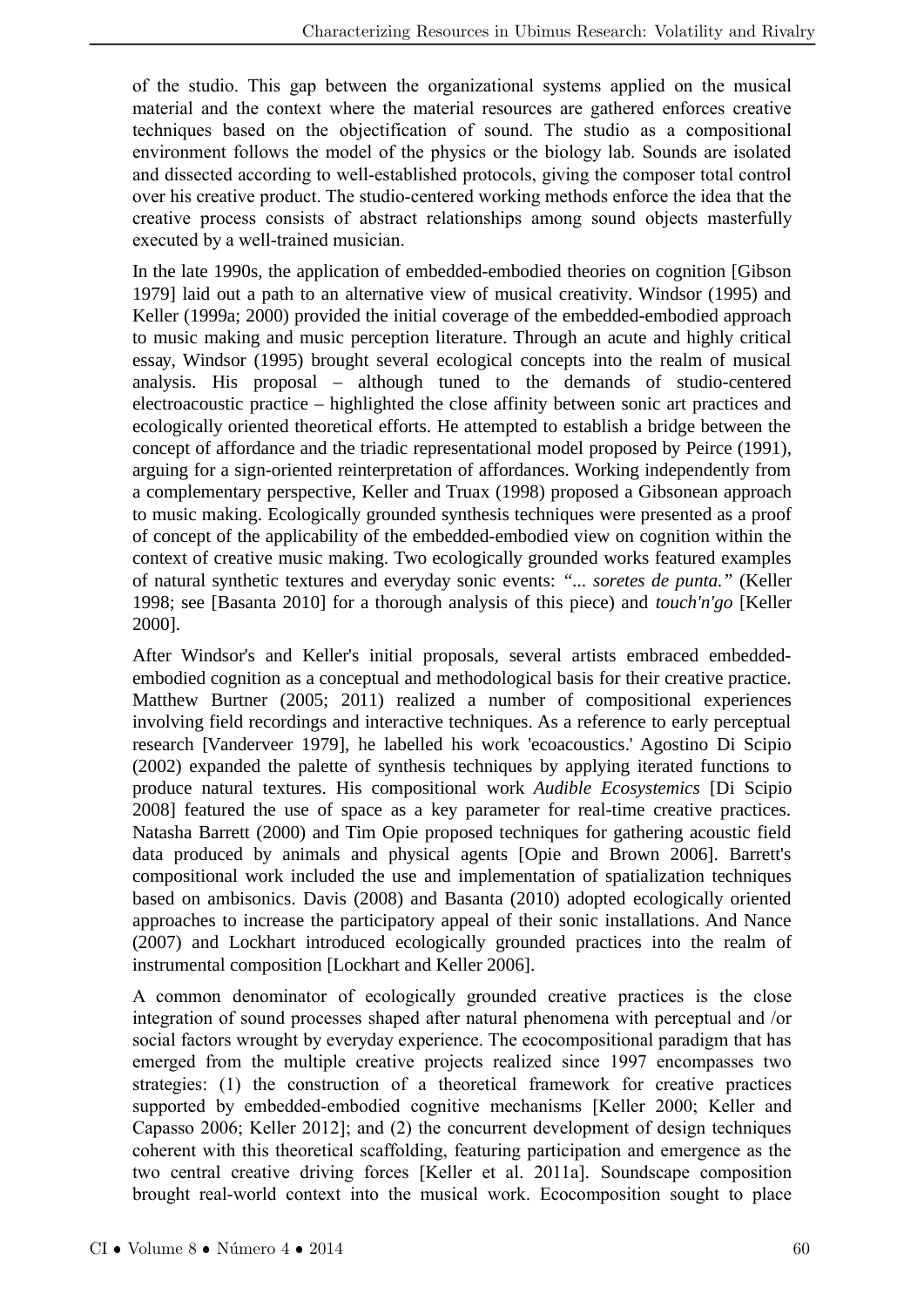music creativity into real-world contexts. During the last decade, two strategies were developed for this purpose. On the one hand, music making involved reenacting experiences in their original geographical milieu [Keller 2004]. On the other, musical works were co-composed with the public [Keller 2000; Keller et al. 2011a]. Thus, ecocomposition took the act of creation out of the realm of the studio. Techniques such as accumulation and enactive social interaction helped to lower the usability requirements of musical systems, bringing the audience into the creative act [Keller et al. 2002].

### **2. Social factors: communities of practice**

One of the objectives of ubiquitous music research is to gather insights on the relationships between the subjects' profiles and the strategies they use to handle the creative tasks. Subjects may choose to approach the creative activity by applying previously learned strategies. Sometimes, this background knowledge may not be applicable to technologically enhanced environments. So ubiquitous music experiments have adopted a parsimonious method for increasing tool access without hindering reuse of previous knowledge [Lima et al. 2012; Keller et al. 2013]. Tools are presented as opportunities for interaction, but they are not given as requirements until a series of preliminary planning studies has been completed. Depending on their specific profile and their previous experience, some subjects take advantage of computationally based support while others limit their actions to simple forms of sonic manipulation. Again, this aspect of the procedural dimension is treated as a variable to be observed instead of being a predetermined condition.

Community-based methods are at the center of ubiquitous music practice [Pimenta et al. 2012]. The free access to know-how and the fast circulation of resources within social groups with common objectives foster the emergence of a phenomenon quite relevant to ubiquitous music research: the communities of practice [Wenger 2010]. A community of practice is a social system that arises out of learning and exchange processes. This type of community unfolds through practice, not prescription [Wenger 2010:192], so it can be seen as an extension of the dialogical perspective [Freire 1999; Lima et al. 2012]. Take as an example open-source communities. Communities that are nimble and flexible – consisting of volunteer developers who make contributions either individually or as part of temporary teams with shared governance – foster imagination, engagement and consensus [Pimenta et al. 2012]. Brown and Dillon (2007) and Bryan-Kinns (2004) network music experiments suggest that these characteristics afford increased levels of participation in musical activities. Therefore, communities of practice should constitute a fertile context for creativity-centered design.

Summing up how social factors have impacted ubimus research, this section has focused on the use of social resources at several levels: (a) ubimus planning studies have provided insights on the relationships between the subjects' profiles and the strategies they use to handle the creative tasks [Lima et al. 2012]; (b) community exchanges of material and social resources have been used to support learning activities; (c) communities of practice were employed as the social grounding for creativity-centered design activities; (d) social interactions were used as tools for design assessment and critical evaluation; (e) socially shared resources have served as a factor for growth and consolidation of a community of practice engaged in ubiquitous music research [Pimenta et al. 2012]. By fostering social exchanges among music practitioners, the activity of prototyping creative products has been incorporated into creativity-centered design. Design activities – involving negotiation among artistic, computational and educational perspectives – have helped to adjust the objectives and methods of the ubimus research agenda. And at the longest time span, the formation of a ubiquitous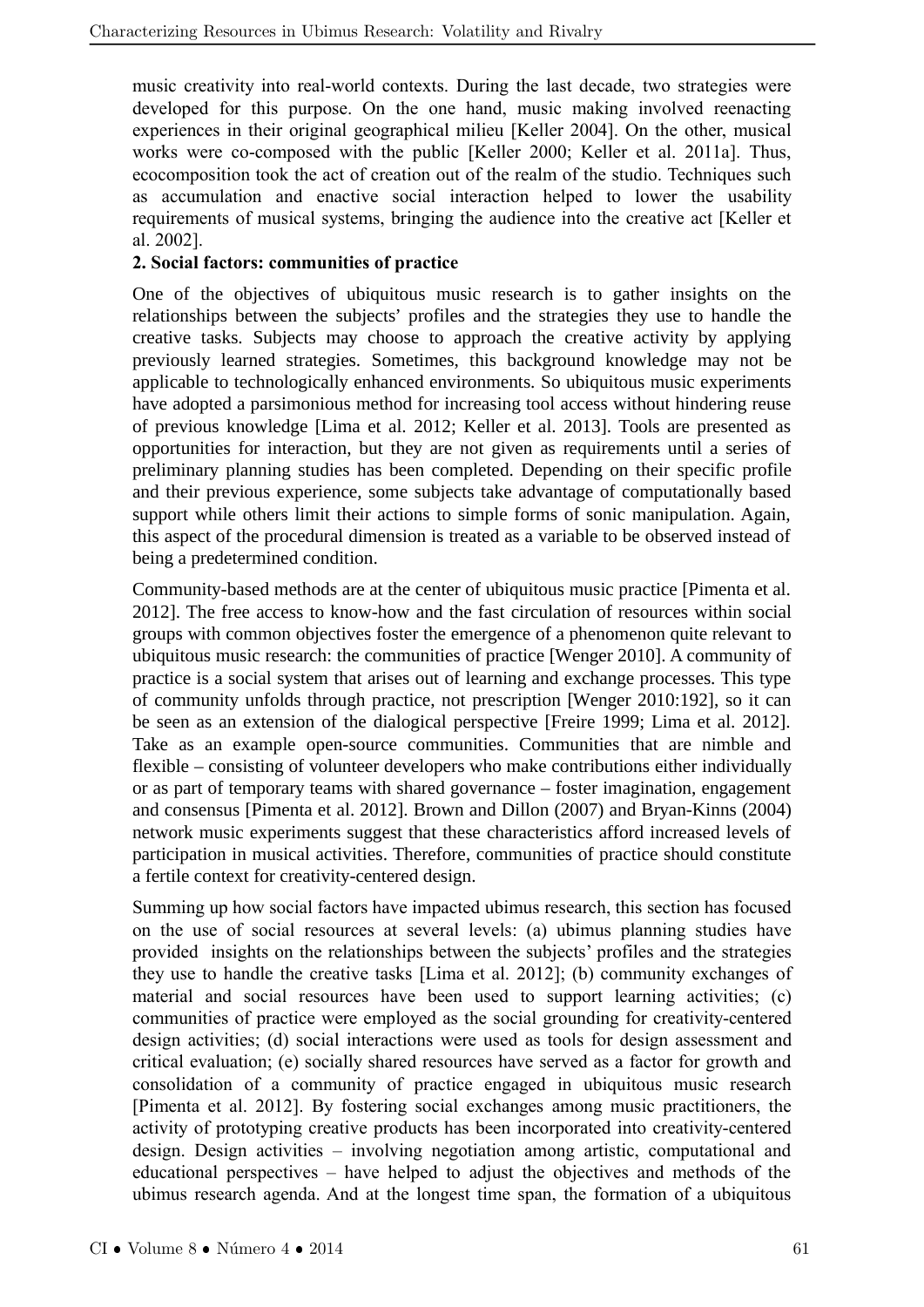music community of practice – encompassing both novice practitioners and experienced designers – has encouraged the circulation of material and social resources feeding the community's sustainable growth.

## **3. Material factors: volatility and rivalry**

Keller and coauthors (2011b) define the material dimension as the collection of resources available to the participants of a creative activity. In the case of ubiquitous music systems, the material dimension encompasses the sound sources and the tools used to generate creative musical products and the material results of the musical activity. Music creativity models that emphasize the material dimension provide the most direct window to experimental observation. Two of the three interrelated stages suggested by Dingwall  $(2008)$  – the generation stage and the development stage – can easily be assessed by measuring the quantity of the material produced. The stage *putting the pieces together* may involve selection, grouping and disposal of material resources; therefore both objective and subjective assessments may be necessary. Objective assessment demands measurements of the resource yield and the resource consumption as a function of time [Ferraz and Keller 2012; Keller et al. 2011c]. Bennett's (1976) model suggests that musical creative processes start from a single germinal idea. Collins (2005) also adopts this view but allows for several musical ideas (he calls them *themes* or *motifs*) at the initial stage. Contrastingly, Hickey (2003), Burnard and Younker (2004), Chen (2006) and Dingwall (2008) models suggest that exploratory activities precede the selection of materials. The methodological difficulty resides in the task choice for creativity assessment experiments. The underlying hypothesis is  $-$  as suggested by Hickey, Burnard and Younker, Chen and Dingwall models – that both restricting and providing access to materials are part of the compositional process. Therefore, by selecting materials or tools the experimenter is taking the place of the composer and the resulting data cannot be used to determine whether the creative musical activity begins by exploratory actions or by a well-defined procedural plan with an explicit material objective. When the musical materials are given by the experimenter, it is not possible to draw conclusions regarding how the material resources are collected. This methodological problem is called *early domain restriction* [Keller et al. 2011b].

Focusing on creative music making as an activity [Barreiro and Keller 2010] has several implications on the study of material resources. Ubiquitous music phenomena involve both the locally available objects and the remote materials accessible through technological infrastructure. Therefore, we need to consider at least two types of resources: 1. the resources present on site, defined in the creativity literature as the *place factor* (i.e., *collocated resources*), and 2. the materials accessed through creativity support tools [Shneiderman 2007] which may or may not be collocated (i.e., *distributed resources*). Iannis Xenakis (1971/1992) suggested that creative musical activities may occur in-time or out-of-time. This idea has been adopted by the human-computer interaction literature under the labels of synchronous and asynchronous activities [Miletto et al. 2011]. Applying this notion to material resources introduces a new target for experimental work. Some materials may only become available during the creative activity and cannot be recycled for future use. Other resources may be repeatedly used in the context of asynchronous creative work. An example of the former case are the improvisatory performances based on network infrastructure. Each participant's action depends on the sonic cues provided synchronously by the other participants. These sonic cues are only available in-time, therefore they can be classified as *volatile material resources*. Other resources can be incorporated in the context of iterative cycles of creative activity. A good example is provided by the concept of musical prototype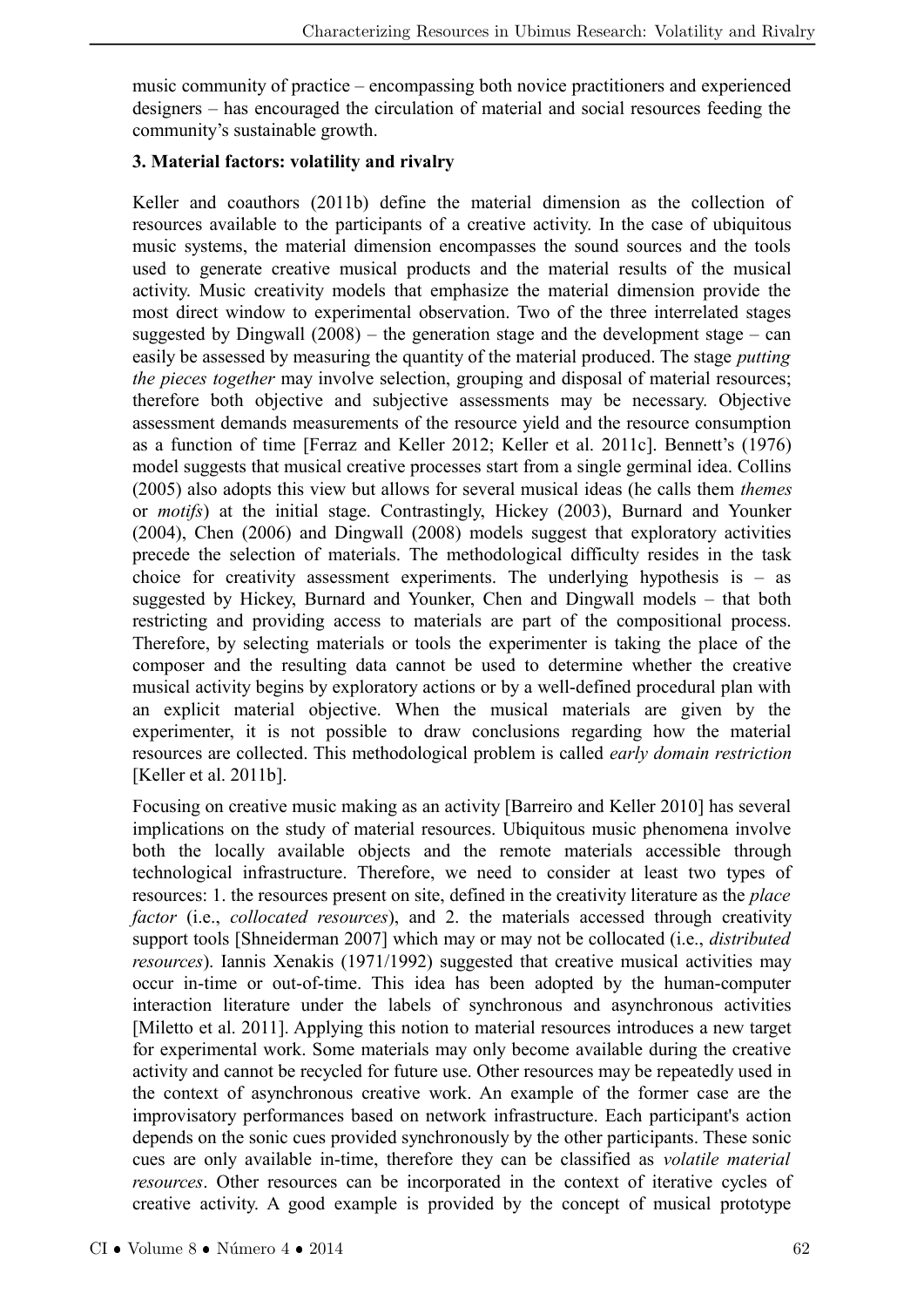[Miletto et al. 2011]. A musical prototype is a data structure that supports actions by multiple users through a network infrastructure. A single creative product is shared by the participants collaborating throughout the creative cycle. Participants access the musical prototype remotely and cooperate by doing direct modifications and by providing comments on their actions and on their partners' actions. Creative decisions are the result of a cumulative process of material exchanges that can last from a few hours to several months. Hence, we can say that a musical prototype is a *non-volatile material resource*.

Recent theoretical proposals on creativity generally label the results of creative activity as 'products' [Kozbelt et al. 2010]. If we take into account the ongoing mutual adaptations among agents and objects during creative activities [Keller and Capasso 2006], a functionally oriented description of the material resources becomes necessary. Material results of creative activity may be either resources or products depending on their role within the context of the activity. For example, the sounds collected in San Francisco's Bart transportation system (metro or subway) served as material resources for the creative product *Metrophonie* [Keller 2005]. The same collection of sounds were expanded through ecological modeling techniques [Keller and Berger 2001; Keller and Truax 1998] to be employed as material resources within the multimedia installation *The Urban Corridor* [Capasso et al. 2001]. In *The Urban Corridor*, the action of the participants shape the organization of the sonic matter [Keller 2012; Keller et al. 2002]. Every instance of the piece produces a personalized creative product that is different each time the installation is visited. In this case, instead of being delivered as a single creative product, the sound sources of *The Urban Corridor* are available as material resources for the creative actions exerted by the audience. Hence, while the sound sources and creative products can be clearly separated in *Metrophonie*, this separation is not possible in *The Urban Corridor*. In the latter, sound sources remain as material resources and the creative product is equated to the emergent qualities of the interaction among multiple agents within the ubiquitous music ecosystem.

A group of perspectives that has direct application in ubiquitous music research comprises the psycho-economic theories of general creativity [Rubenson and Runco 1992, 1995; Sternberg and Lubart 1991]. The underlying assumption of this group of theories is that creative activity both demands and produces resources. Economically oriented approaches provide opportunities for observation and quantification of variables that are hard to assess within other creativity paradigms (for a comparison among creative theories see Kozbelt et al. 2010). Given that available resources for creative activity are finite, they may be quantified. By observing the flux of consumption and production of resources, quantitative predictions may be linked to specific environmental conditions. The effectiveness of the creative strategy can be assessed by comparing the use of resources with the creative yield. The type of creative outcomes could be predicted by identifying what resources are available and how they are used throughout the creative cycle. And the relationship between resource consumption and creative waste can be used to assess the sustainability of the creative ecosystem under observation. Consequently, creative potentials and creative performance become linked to specific variables that can be studied through empirical work. Observable resources become the focus of the experiments, opening a window to quantitative comparisons among different strategies for support of creative activities.

From an economy-oriented perspective, material resources may be *rival* or *non-rival*. Rival resources lose value when shared. Non-rival resources can be widely distributed without losing value. Information is a good example of a non-rival resource. Information can be freely shared without any impact on its social value. Contrastingly, if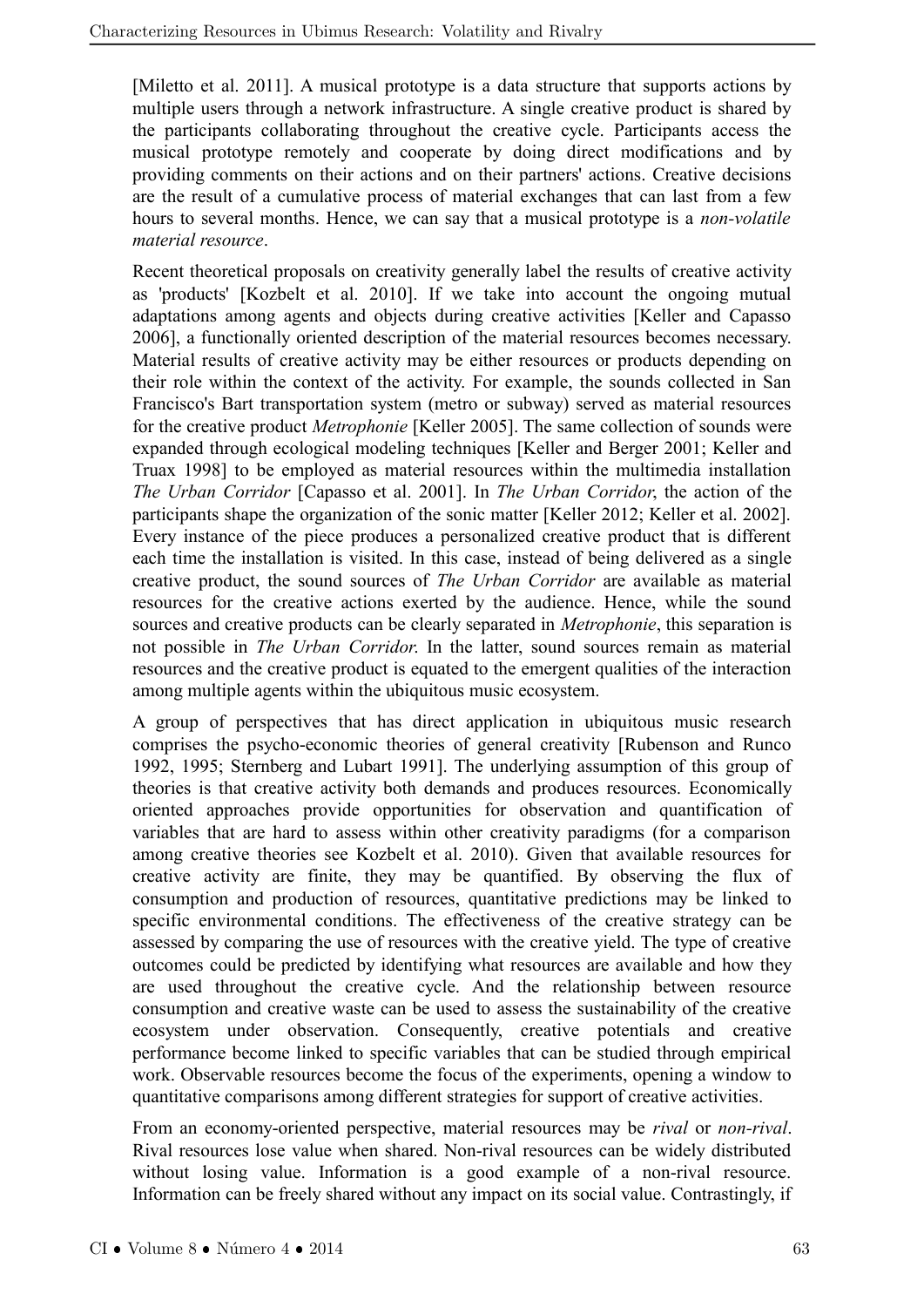a food stock is partitioned within a community its value is reduced proportionally to its depletion rate. An empty food stock has no social value.

There are some interesting observations to be gathered through the application of the quality of rivalry in creativity-centered design. Resources for creative activities can be characterized by their level of relevance and originality [Weisberg 1983]. In the context of group activities, these two factors constitute opposite forces [Ferraz and Keller 2012]. Creative resources that are unique and have not been shared among group members keep their creative potential and have a high level of originality. Through sharing, original resources lose their creative potential while they gain acceptance among group members. The most relevant resources are the ones most widely distributed with the highest social acceptance. Therefore since creative rival (*c-rival*) resources lose value through social acceptance, they can negatively impact originality. On the other hand, creative non-rival (*c-non-rival*) resources can be freely distributed without affecting originality. Given that c-non-rival resources can be widely shared, they can attain higher levels of relevance than the c-rival resources.

Sound samples can be classified as creative rival resources. The novelty of the creative products that use samples decrease proportionally to the number of copies of the original sound. Deterministic synthesis models generate the same sound for the same set of parameters, so they can also be classified as c-rival resources. Given that physical objects produce different sonic results each time they are excited, the events they produce can be classified as c-non-rival resources. On a similar vein, an stochastic synthesis algorithm can render multiple events without producing repeated instances [Keller and Truax 1998]. Timbre-based musical practices – such as the use of distorted guitar sounds – are also examples c-non-rival resources<sup>2</sup>. An example of a creative application of resource degradation is provided by [Fenerich et al. 2013]. The authors used an iterative network transmission process to emulate the sonic feedback mechanism proposed by Alvin Lucier (1969) in his piece *I am sitting in a room...* [Lucier and Simon 2012]. In Fenerich's and coauthors' piece the disruptive noises of the network transmission furnish new material as each copy of the sound is sent through the network. The sonic output is the result of multiple degraded copies of the original sound.

### **4. Summary and implications for creativity-centered design**

Taking as a point of departure the current definition of ubiquitous music – "a research field that deals with distributed systems of human agents and material resources that afford musical activities through sustainable creativity support tools" – I proposed the use of two design qualities in creativity-centered experimental work: volatility and rivalry. Ubiquitous music experiments need to assess their resource usage through observations of creative products and material resources. While some creative techniques provide a high product yield, other methods tend to produce high levels of creative waste. Therefore, creative waste assessments may furnish a window to the resource flow mechanics of ubiquitous music ecosystems. From a resource-flow perspective, the volatility of the material resources employed is a design quality that can be applied to gauge the level of support for asynchronous activities. Persistent resources, such as network-shared musical data allied to consistent metaphors for interaction, may prove useful to support creative activities across multiple devices, involving access by multiple stakeholders. Ubimus research carried out during the last seven years suggests that the resources' volatility should be taken into account when designing ubimus ecosystems. Creative rival resources do not add value to the creative product when

<sup>&</sup>lt;sup>2</sup> This example was provided by an anonymous reviewer.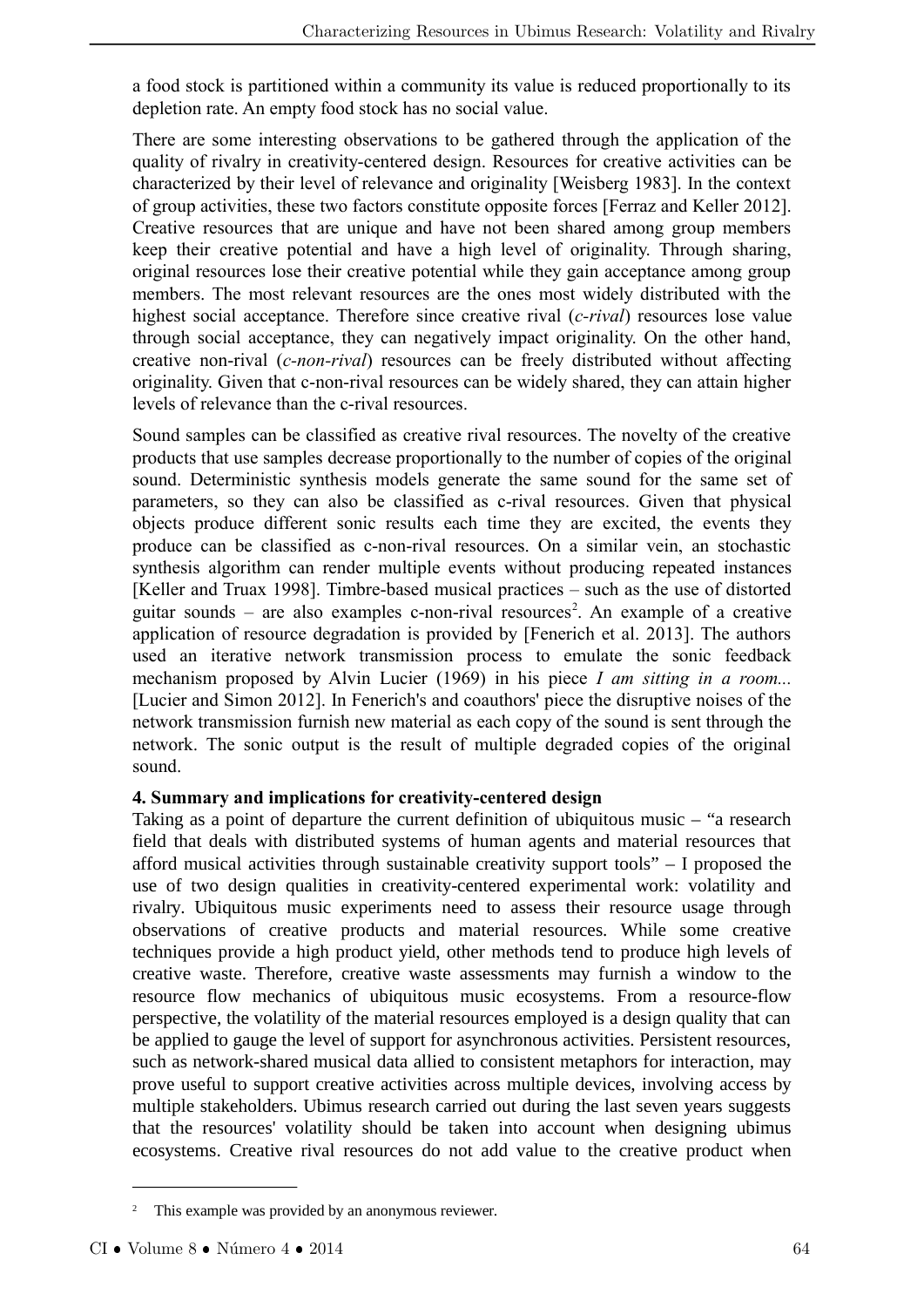shared. Therefore, distribution of copies of creative rival resources among group members should be reduced to a minimum. This limitation does not apply to the case of creative non-rival resources, (e.g. synthesis techniques that generate new material for each iteration [Keller and Truax 1998]). These resources can be shared without imposing a steep reduction on the originality of the stakeholders' creative products.

#### **5. References**

- Bennett, S. (1976). The process of musical creation: Interview with eight composers. *Journal of Research in Music Education* **24**, 3-13.
- Brown, A. R. & Dillon, S. C. (2007). Networked improvisational musical environments: learning through online collaborative music making. In J. Finney & P. Burnard (eds.), *Teaching Music in the Digital Age* (pp. 96-106). Continuum International Publishing Group.
- Barreiro, D. L. & Keller, D. (2010). Composing with sonic models: fundamentals and electroacoustic applications (Composição com modelos sonoros: fundamentos e aplicações eletroacústicas). In D. Keller & R. Budasz (eds.), *Criação Musical e Tecnologias: Teoria e Prática Interdisciplinar*. Goiânia, GO: Editora ANPPOM.
- Barrett, N. (2000). A compositional methodology based on data extracted from natural phenomena. In *Proceedings of the International Computer Music Conference (ICMC 2000)*. Ann Arbor, MI: MPublishing, University of Michigan Library.
- Basanta, A. (2010). Syntax as Sign: The use of ecological models within a semiotic approach to electroacoustic composition. *Organised Sound* **15**, 125-132. (Doi: 10.1017/S1355771810000117.)
- Bryan-Kinns, N. (2004). Daisyphone: the design and impact of a novel environment for remote group music improvisation. In *Proceedings of the 5th Conference on Designing Interactive Systems: Processes, Practices, Methods and Techniques* (pp. 135-144). New York, NY: ACM. (ISBN: 1-58113-787-7.)
- Burnard, P. & Younker, B. A. (2004). Problem-solving and creativity: insights from students' individual composing pathways. *International Journal of Music Education* **22**, 59-76.
- Burnard, P. (2007). Reframing creativity and technology: promoting pedagogic change in music education. *Journal of Music Technology and Education* **1**(1), 37-55. (Doi: 10.1386/jmte.1.1.37/1.)
- Burtner, M. (2005). Ecoacoustic and shamanic technologies for multimedia composition and performance. *Organised Sound* **10** (1), 3-19. (Doi: 10.1017/S1355771805000622.)
- Burtner, M. (2011). EcoSono: Adventures in interactive ecoacoustics in the world. *Organised Sound* **16** (3), 234-244. (Doi: 10.1017/S1355771811000240.)
- Chen, C. W. (2006). *The creative process of computer-assisted composition and multimedia composition: Visual images and music*. Doctor of Philosophy Thesis. Melbourne: Royal Melbourne Institute of Technology.
- Collins, D. (2005). A synthesis process model of creative thinking in music composition. *Psychology of Music* **33** (2), 193-216. (Doi: 10.1177/0305735605050651.)
- Davis, T. (2008). Cross-Pollination: Towards an aesthetics of the real. In *Proceedings of the International Computer Music Conference (ICMC 2008)*. Ann Arbor, MI: MPublishing, University of Michigan Library.
- Dingwall, C. (2008). *Rational and intuitive approaches to music composition: The impact of individual differences in thinking/learning styles on compositional processes*. Bachelor of Music Dissertation. Sidney: University of Sydney.
- Di Scipio, A. (2008). Émergence du son, son d'emergence: Essai d'épistémologie expérimentale par un compositeur. *Intellectica* **48-49**, 221-249.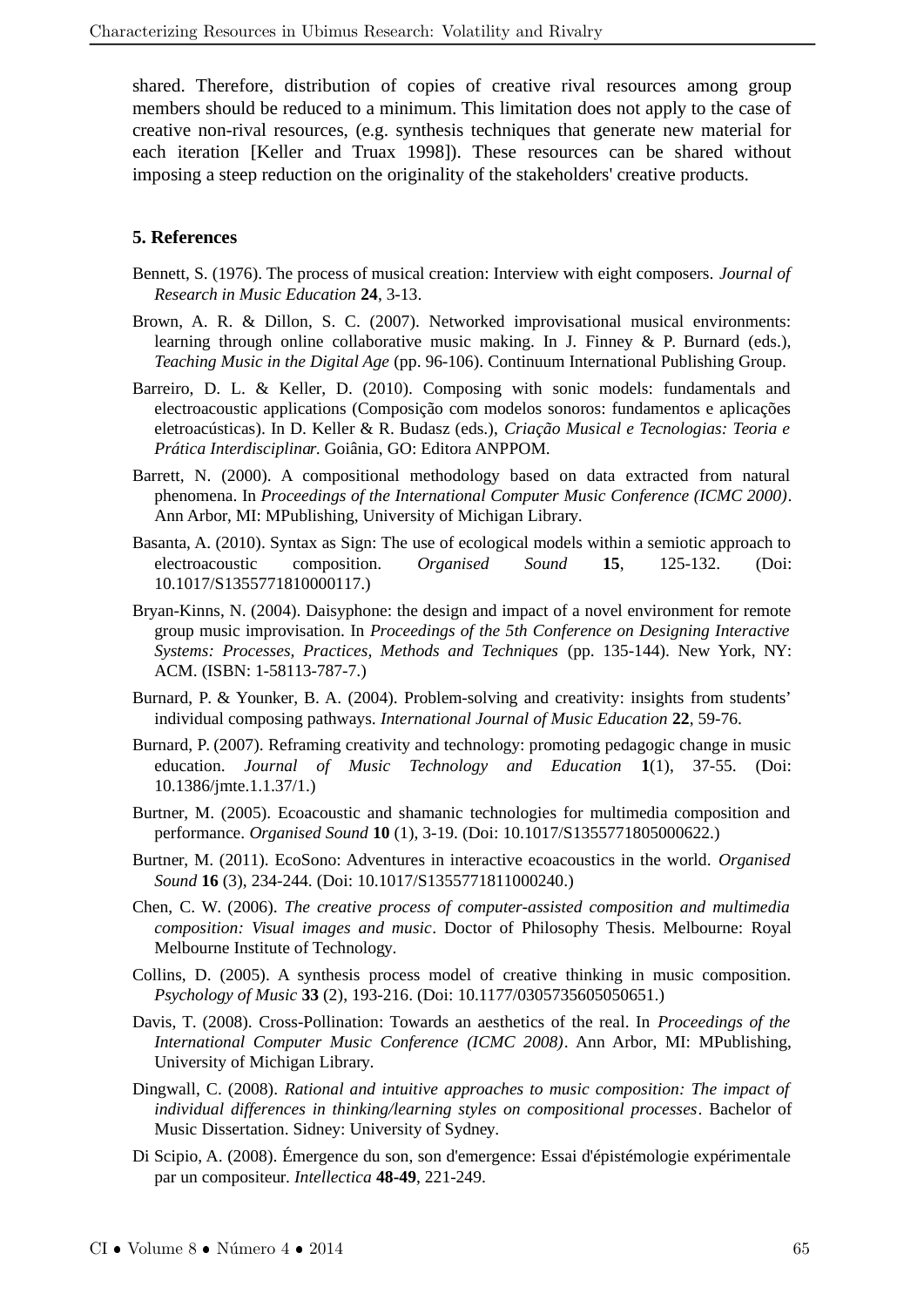- Di Scipio, A. (2002). The Synthesis of Environmental Sound Textures by Iterated Nonlinear Functions, and its Ecological Relevance to Perceptual Modeling. *Journal of New Music Research* **31** (2), 109-117. (Doi: 10.1076/jnmr.31.2.109.8090.)
- Eaglestone, B., Ford, N., Brown, G. J. & Moore, A. (2007). Information systems and creativity: an empirical study. *Journal of Documentation* **63** (4), 443-464. (Doi: 10.1108/00220410710758968.)
- Fenerich, A., Obici, G. & Schiavoni, F. (2013). Marulho TransOceânico: Performance musical entre dois continentes. In E. Ferneda, G. Cabral & D. Keller (eds.), *Proceedings of the XIV Brazilian Symposium on Computer Music (SBCM 2013)*. Brasília, DF: SBC.
- Ferraz, S. & Keller, D. (2012). Preliminary proposal of the MDF model of collective creation (MDF: Proposta preliminar do modelo dentro-fora de criação coletiva). In *Proceedings of the III Ubiquitous Music Workshop (III UbiMus)*. São Paulo, SP: Ubiquitous Music Group.
- Flores, L. V., Pimenta, M. S., Miranda, E. R., Radanovitsck, E. A. A. & Keller, D. (2010). Patterns for the design of musical interaction with everyday mobile devices. In *Proceedings of the IX Symposium on Human Factors in Computing Systems* (pp. 121-128). Belo Horizonte, MG: SBC.
- Freire, P. (1999). *Pedagogy of Hope* (Pedagogia da Esperança: Um Reencontro com a Pedagogia do Oprimido). Rio de Janeiro, RJ: Paz e Terra.
- Gibson, J. J. (1979). *The ecological approach to visual perception.* Boston: Houghton Mifflin. (ISBN: 0898599598.)
- Hickey, M. M. (2003). Creative thinking in the context of music composition. In M. M. Hickey (ed.), *Why and How to Teach Music Composition: A New Horizon for Music Education* (pp. 31-53). Reston, VA: MENC, The National Association for Music Education.
- Hutchins, E. (2010). Cognitive ecology. *Topics in Cognitive Science* **2** (4), 705-715. (Doi: 10.1111/j.1756-8765.2010.01089.x.)
- Keller, D. (1998). "... soretes de punta.". In *, Vol. Harague II [Compact Disc]*. New Westminster, BC: earsay productions.
- Keller, D. (2000). Compositional processes from an ecological perspective. *Leonardo Music Journal*, 55-60. (Doi: 10.1162/096112100570459.)
- Keller, D. (2004). *Paititi: A Multimodal Journey to El Dorado.* Doctor in Musical Arts Thesis, Stanford, CA: Stanford University.
- Keller, D. (2012). Sonic ecologies. In A. R. Brown (ed.), *Sound Musicianship: Understanding the Crafts of Music* (pp. 213-227). Newcastle upon Tyne, UK: Cambridge Scholars Publishing. (ISBN: 1-4438-3912-4.)
- Keller, D., Barreiro, D. L., Queiroz, M. & Pimenta, M. S. (2010). Anchoring in ubiquitous musical activities. In *Proceedings of the International Computer Music Conference* (pp. 319-326). Ann Arbor, MI: MPublishing.
- Keller, D. & Capasso, A. (2006). New concepts and techniques in eco-composition. *Organised Sound* **11** (1), 55-62. (Doi: 10.1017/S1355771806000082.)
- Keller, D., Flores, L. V., Pimenta, M. S., Capasso, A. & Tinajero, P. (2011a). Convergent trends toward ubiquitous music. *Journal of New Music Research* **40** (3), 265-276. (Doi: 10.1080/09298215.2011.594514.)
- Keller, D., Lima, M. H., Pimenta, M. S. & Queiroz, M. (2011b). Assessing musical creativity: material, procedural and contextual dimensions. In *Proceedings of the National Association of Music Research and Post-Graduation Congress - ANPPOM* (pp. 708-714). Uberlândia, MG: ANPPOM.
- Keller, D., Otero, N., Pimenta, M. S., Lima, M. H., Johann, M., Costalonga, L. & Lazzarini, V. (2014). Relational properties in interaction aesthetics: The ubiquitous music turn. In *Proceedings of the Electronic Visualisation and the Arts Conference (EVA-London 2014)*. London: Computer Arts Society Specialist Group.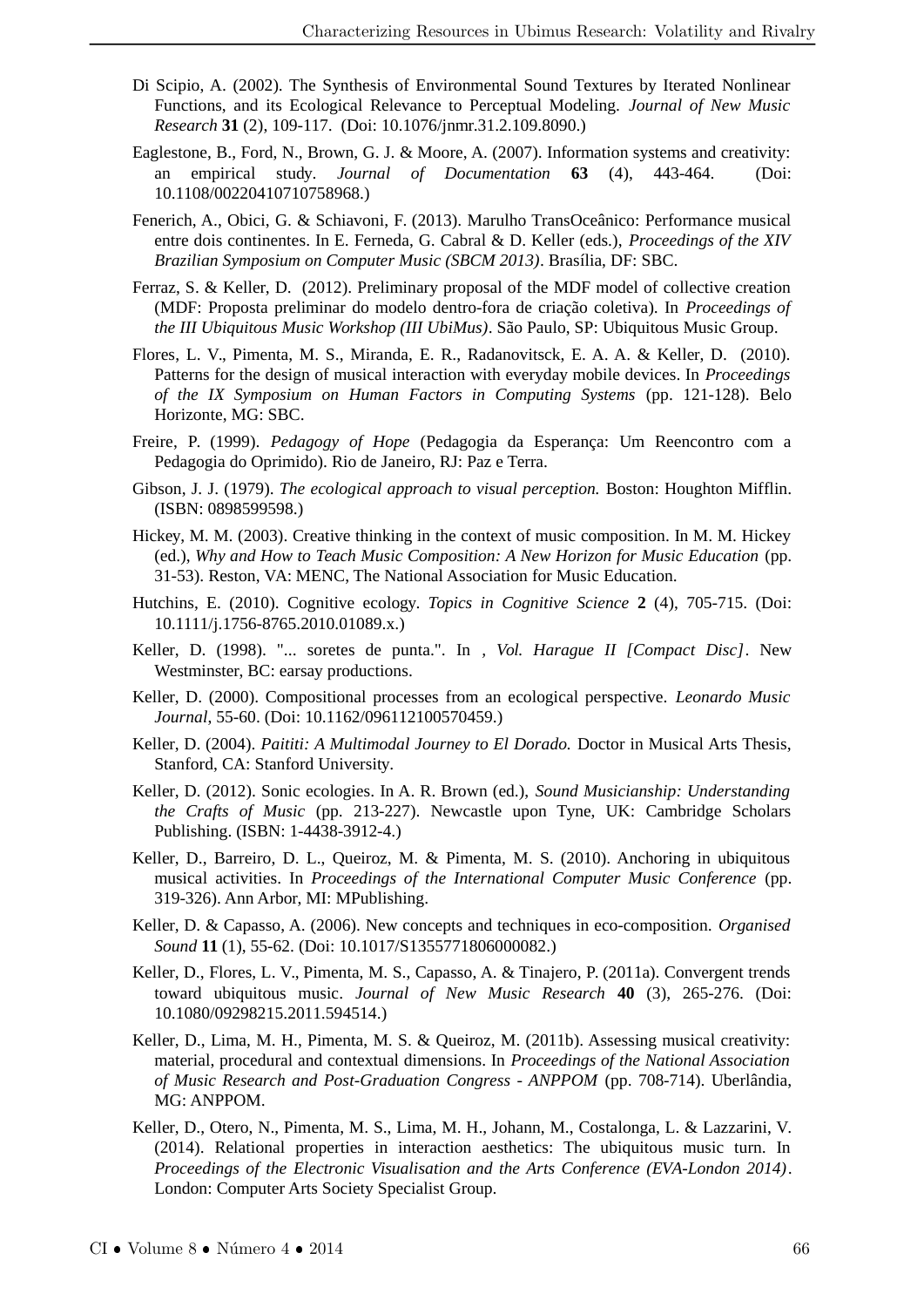- Keller, D. & Truax, B. (1998). Ecologically based granular synthesis. In *Proceedings of the International Computer Music Conference* (pp. 117-120). Ann Arbor, MI: MPublishing, University of Michigan Library.
- Kozbelt, A., Beghetto, R. A. & Runco, M. A. (2010). Theories of Creativity. In J. C. Kaufman & R. J. Sternberg (ed.),*, Vol. The Cambridge Handbook of Creativity*. Cambridge, UK: Cambridge University Press. (ISBN: 9780521730259.)
- Lazzarini, V., Yi, S., Timoney, J., Keller, D. & Pimenta, M. S. (2012). The Mobile Csound Platform. In *Proceedings of the International Computer Music Conference* (pp. 163-167). Ann Arbor, MI: MPublishing, University of Michigan Library.
- Lima, M. H. & Beyer, E. (2010). An experience in musical education and new technologies in school context with Brazilian young people: Reflections and perspectives. In *Music Education Policy and Implementation: Culture and Technology. Proceedings of the 15th International Seminar of the Policy Commission on Culture, Education and Media*, 74-79. Kaifeng: ISME.
- Lima, M. H., Keller, D., Pimenta, M. S., Lazzarini, V. & Miletto, E. M. (2012). Creativitycentred design for ubiquitous musical activities: Two case studies. *Journal of Music, Technology and Education* **5** (2), 195-222. (Doi: 10.1386/jmte.5.2.195\_1.)
- Lockhart, A. & Keller, D. (2006). Exploring cognitive process through music composition. In *Proceedings International Computer Music Conference (ICMC 2006)* (pp. 9-12). Ann Arbor, MI: MPublishing, University of Michigan Library.
- Loi, D. & Dillon, P. (2006). Adaptive educational environments as creative spaces. *Cambridge Journal of Education* **36** (3), 363-381. (Doi: 10.1080/03057640600865959.)
- Lucier, A. & Simon, D. (2012). *Chambers: Scores by Alvin Lucier.* Middletown, CT: Wesleyan University Press. http://muse.jhu.edu/books/9780819573087.
- Miletto, E. M., Pimenta, M. S., Bouchet, F., Sansonnet, J.-P. & Keller, D. (2011). Principles for music creation by novices in networked music environments. *Journal of New Music Research* **40** (3), 205-216. (Doi: 10.1080/09298215.2011.603832.)
- Miller, S. (2005). Audible-Mobiles: An application of eco-systemic programming in Kyma. In N. Zahler (ed.), *Proceedings of Spark: Festival of Electronic Music and Art* (pp. 37-39). Minneapolis, MN: University of Minnesota.
- Mitchell, W. J., Inouye, A. S. & Blumenthal, M. S. (2003). *Beyond Productivity: Information Technology, Innovation, and Creativity.* Washington, DC: The National Academies Press.
- Nance, R. W. (2007). *Compositional Explorations of Plastic Sound.* Doctoral Thesis in Music, De Montfort University.
- Odena, O. (2012). *Musical Creativity: Insights from Music Education Research.* Ashgate Publishing Company. (ISBN: 9781409406228.)
- Peirce, C. S. (1991). *Peirce on Signs: Writings on Semiotic[s].* J. Hoopes (ed.). Chapel Hill, NC: University of North Carolina Press. (ISBN: 9780807843420.)
- Pimenta, M. S., Miletto, E. M., Keller, D. & Flores, L. V. (2012). Technological support for online communities focusing on music creation: Adopting collaboration, flexibility and multiculturality from Brazilian creativity styles. In N. A. Azab (ed.), *Cases on Web 2.0 in Developing Countries: Studies on Implementation, Application and Use*. Vancouver, BC: IGI Global Press. (ISBN: 1466625155.)
- Pinheiro da Silva, F., Keller, D., Ferreira da Silva, E., Lazzarini, V. & Pimenta, M. S. (2013a). Creativity in everyday settings: The impact of anchoring (Criatividade em ambientes cotidianos: o impacto do fator de ancoragem). In *Proceedings of the IV Ubiquitous Music Workshop (IV UbiMus)*. Porto Alegre, RS: Ubiquitous Music Group.
- Pinheiro da Silva, F., Keller, D., Ferreira da Silva, E., Pimenta, M. S. & Lazzarini, V. (2013b). Everyday musical creativity: exploratory study of ubiquitous musical activities (Criatividade musical cotidiana: estudo exploratório de atividades musicais ubíquas). *Música Hodie* **13**, 64-79.